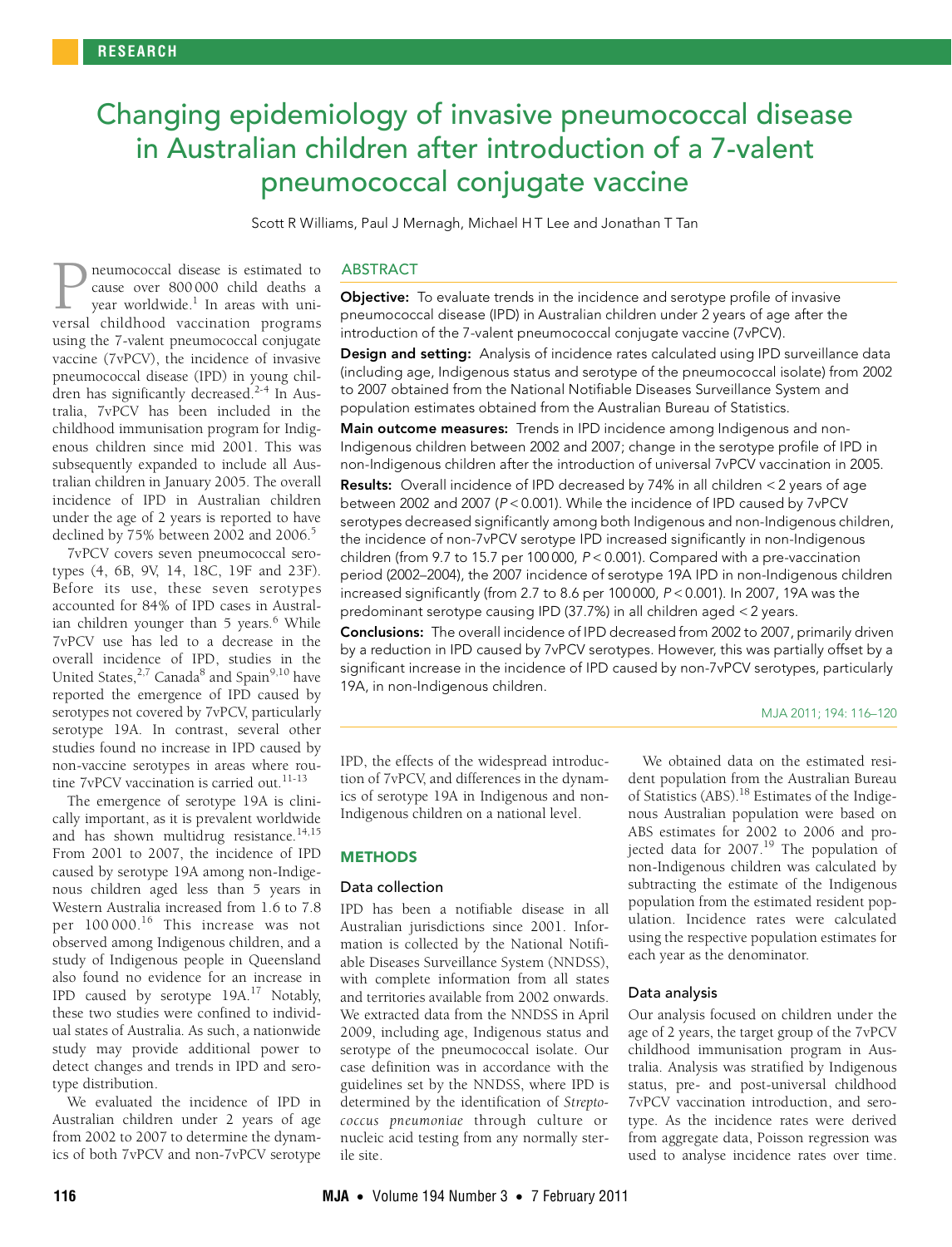Comparisons of incidence rates before (2002–2004 mean) and after (2006 and 2007) the introduction of the 7vPCV immunisation program were made using the Fisher exact test. All statistical analyses were performed using Stata, version 11.0 (Stata-Corp, College Station, Tex, USA).

# RESULTS

#### Trends in IPD incidence

Between 2002 and 2007, there were 1871 IPD case notifications recorded by the NNDSS among all Australian children aged < 2 years (148 in Indigenous children, 1441 in non-Indigenous children, and 282 in children whose Indigenous status was unknown). Serotype was determined in 1629 cases (87%). As shown in Box 1, the incidence of IPD decreased by 74% between 2002 and 2007 (from 98.1 to 25.1 per 100 000, *P* < 0.001). The reduction in IPD incidence was more pronounced in non-Indigenous children (from 84.7 to 19.5 per 100 000, *P* < 0.001) than Indigenous children (from 129.1 to 82.3 per 100 000,  $P < 0.05$ ).

IPD cases caused by 7vPCV serotypes decreased overall by 97%, accounting for 9% of IPD cases in 2007 compared with 71% of cases in 2002. Box 2 compares the change in incidence of IPD caused by 7vPCV and non-7vPCV serotypes in Indigenous and non-Indigenous children aged < 2 years from 2002 to 2007. The incidence of IPD caused by 7vPCV serotypes decreased significantly among both Indigenous children (from 53.2 to 3.7 per 100 000, *P* < 0.001) and non-Indigenous children



(from 63.4 to 2.1 per 100 000, *P* < 0.001). The incidence of IPD caused by non-7vPCV serotypes did not change significantly among Indigenous children (*P* = 0.60). In contrast, the incidence of non-7vPCV serotype IPD among non-Indigenous children increased significantly (from 9.7 to 15.7 per 100 000, *P* < 0.001).

The incidence of IPD caused by 7vPCV serotypes in 2007 was comparable between Indigenous and non-Indigenous children (3.7 v 2.1 per 100 000, *P* = 0.56). However, the incidence of IPD caused by non-7vPCV serotypes remained significantly higher among Indigenous children compared with non-Indigenous children (78.6 v 15.7 per 100 000, *P* < 0.001).

#### Incidence of IPD in non-Indigenous children before and after 7vPCV

Box 3 shows the change in IPD incidence among non-Indigenous children aged < 2 years after the introduction of the universal childhood 7vPCV immunisation program in 2005. Compared with the mean incidence of IPD between 2002 and 2004 (77.7 per 100 000), the overall incidence decreased by 75% in 2006 and 2007 (to 19.6 and 19.5 per 100 000, respectively, *P* < 0.001). The incidence of IPD caused by 7vPCV serotypes decreased by 91% in 2006 (5.3 per 100 000, *P* < 0.001) and 97% in 2007 (2.1 per 100 000, *P* < 0.001), compared with 2002– 2004 (60.9 per 100 000).

Among the non-7vPCV serotypes, the incidence of IPD caused by serotype 19A showed a significant increase of 110% in 2006 (5.7 per 100 000, *P* < 0.01) and 215% in 2007 (8.6 per 100 000, *P* < 0.001), compared with 2002–2004 (2.7 per 100 000), to become the largest cause of IPD. There were also significant increases in 2007 in the incidence of cases caused by serotypes 11A (from 0.1 to 1.2 per 100 000, *P* < 0.05) and 22F (from 0.3 to 1.3 per 100 000, *P* < 0.05). Although there were some changes in the incidence of IPD caused by serotypes 6A and 3 in 2006, these marginally significant differences were not maintained in 2007.

# IPD caused by serotypes covered in pneumococcal conjugate vaccines

Box 4 shows the cumulative proportion of IPD cases in 2007 in all Australian children aged < 2 years caused by serotypes covered by 7vPCV, as well as additional serotypes included in the 10-valent and 13-valent pneumococcal conjugate vaccines (10vPCV and 13vPCV). These included serotypes 1, 5 and 7F (covered by both 10vPCV and 13vPCV) and serotypes 3, 6A and 19A (covered by 13vPCV only). Compared with 7vPCV, the six additional serotypes covered in 13vPCV accounted for an additional 50% of the IPD cases. Serotype 19A caused the highest proportion of IPD cases in 2007 (37.7%).

# Serotype 19A

The change in incidence of IPD caused by serotype 19A in children aged  $<$  2 years between 2002 and 2007 is illustrated in Box 5. There was no significant increase in the incidence of IPD caused by serotype 19A among Indigenous children (*P* = 0.71). In contrast, the incidence of serotype 19A IPD showed a significant increase among non-Indigenous children (*P* < 0.001).



2 Incidence of 7-valent pneumococcal conjugate vaccine (7vPCV) serotype and non-7vPCV serotype invasive pneumococcal disease (IPD) in children aged

# **MJA** • Volume 194 Number 3 • 7 February 2011 **117**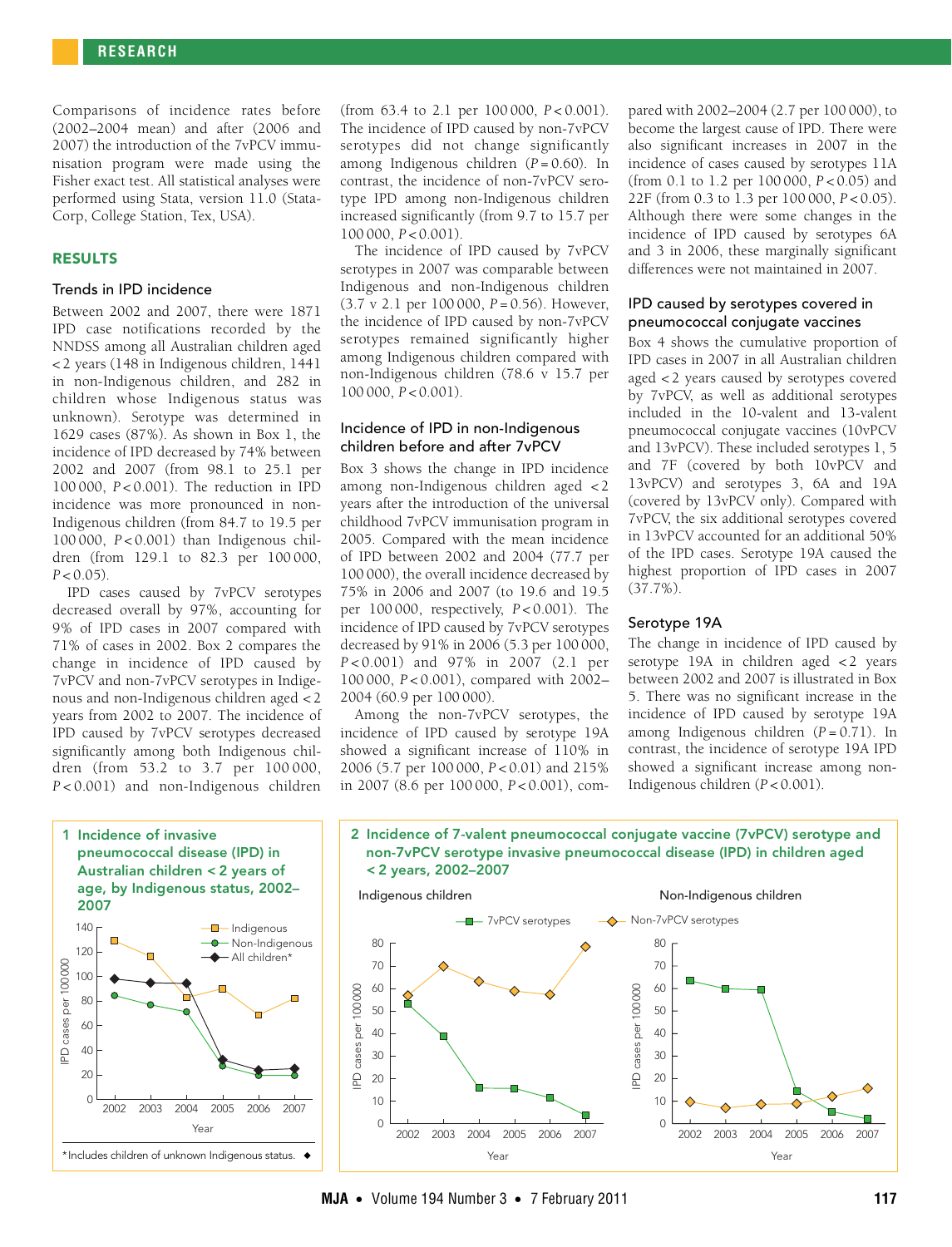3 Change in invasive pneumococcal disease incidence in non-Indigenous children < 2 years of age after the introduction of the 7-valent pneumococcal conjugate vaccine (7vPCV) immunisation program in 2005\*

|                        | Before 7vPCV program |                          |                                 | After 7vPCV program |                            |                                       |                 |                            |                                       |
|------------------------|----------------------|--------------------------|---------------------------------|---------------------|----------------------------|---------------------------------------|-----------------|----------------------------|---------------------------------------|
|                        | 2002-2004            |                          |                                 | 2006                |                            |                                       | 2007            |                            |                                       |
|                        | No. of               | Mean<br>cases cases/year | Mean incidence<br>(per 100 000) | No. of<br>cases     | Incidence<br>(per 100 000) | Change from<br>2002-2004 <sup>+</sup> | No. of<br>cases | Incidence<br>(per 100 000) | Change from<br>2002-2004 <sup>+</sup> |
| <b>7vPCV</b> serotypes |                      |                          |                                 |                     |                            |                                       |                 |                            |                                       |
| 4                      | 56                   | 18.7                     | 3.9                             | 3                   | 0.6                        | $-84.9\%$ <sup>‡</sup>                | 1               | 0.2                        | $-95.1%$ <sup>‡</sup>                 |
| 6B                     | 160                  | 53.3                     | 11.2                            | 4                   | 0.8                        | $-93.0\%$ <sup>‡</sup>                | $\mathbf{2}$    | 0.4                        | $-96.6%$ <sup>‡</sup>                 |
| 9V                     | 43                   | 14.3                     | 3.0                             | $\mathbf 0$         | $\overline{0}$             | na                                    | 1               | 0.2                        | $-93.7%$ <sup>‡</sup>                 |
| 14                     | 380                  | 126.7                    | 26.7                            | 3                   | 0.6                        | $-97.8%$ <sup>‡</sup>                 | 1               | 0.2                        | $-99.3%$ <sup>‡</sup>                 |
| 18C                    | 54                   | 18.0                     | 3.8                             | 6                   | 1.2                        | $-68.7\%$ <sup>§</sup>                |                 | 0.2                        | $-94.9%$ <sup>#</sup>                 |
| <b>19F</b>             | 122                  | 40.7                     | 8.6                             | $\overline{7}$      | 1.4                        | $-83.8\%$ <sup>‡</sup>                | 4               | 0.8                        | $-91.1%$ <sup>‡</sup>                 |
| 23F                    | 53                   | 17.7                     | 3.7                             | $\overline{4}$      | 0.8                        | $-78.7\%$ <sup>1</sup>                | 1               | 0.2                        | $-94.9\%$ <sup>‡</sup>                |
| Subtotal               | 868                  | 289.3                    | 60.9                            | 27                  | 5.3                        | $-91.2\%$ <sup>‡</sup>                | 11              | 2.1                        | $-96.5%$ <sup>‡</sup>                 |
| Non-7vPCV serotypes    |                      |                          |                                 |                     |                            |                                       |                 |                            |                                       |
| 1                      | 0                    | 0                        | $\mathbf 0$                     | $\mathbf 0$         | $\mathbf{0}$               | $\mathbf{0}$                          | 1               | 0.2                        | na                                    |
| 5                      | $\mathsf{O}\xspace$  | $\mathbf{0}$             | $\mathbf{0}$                    | $\mathbf 0$         | $\mathbf{0}$               | na                                    | 0               | $\mathbf{0}$               | na                                    |
| 7F                     | 6                    | 2.0                      | 0.4                             | 3                   | 0.6                        | 40.9%                                 | 1               | 0.2                        | $-54.5%$                              |
| 3                      | 8                    | 2.7                      | 0.6                             | 8                   | 1.6                        | 182% <sup>1</sup>                     |                 | 0.2                        | $-65.9%$                              |
| 6A                     | 30                   | 10.0                     | 2.1                             | 3                   | 0.6                        | $-71.8\%$ <sup>1</sup>                | 6               | 1.1                        | $-45.4%$                              |
| 19A                    | 39                   | 13.0                     | 2.7                             | 29                  | 5.7                        | 110% <sup>§</sup>                     | 45              | 8.6                        | 215% <sup>‡</sup>                     |
| 11A                    | 2                    | 0.7                      | 0.1                             | $\mathbf 0$         | $\mathbf{0}$               | na                                    | 6               | 1.2                        | 819% <sup>1</sup>                     |
| 22F                    | 4                    | 1.3                      | 0.3                             | $\overline{2}$      | 0.4                        | 141%                                  | $\overline{7}$  | 1.3                        | 478% <sup>1</sup>                     |
| 33F                    | 3                    | 1.0                      | 0.2                             | $\Omega$            | $\Omega$                   | na                                    | 3               | 0.6                        | 273%                                  |
| Others**               | 28                   | 9.3                      | 2.0                             | 16                  | 3.2                        | 161%                                  | 12              | 2.3                        | 117%                                  |
| Subtotal               | 120                  | 40.0                     | 8.4                             | 61                  | 12.1                       | $143\%$ <sup>1</sup>                  | 82              | 15.7                       | $186\%$ <sup>‡</sup>                  |
| Untyped <sup>tt</sup>  | 119                  | 39.7                     | 8.4                             | 11                  | 2.2                        | $-74.0\%$ <sup>‡</sup>                | 9               | 1.7                        | $-79.4\%$ <sup>‡</sup>                |
| Total                  | 1107                 | 369.0                    | 77.7                            | 99                  | 19.6                       | $-74.8%$ <sup>‡</sup>                 | 102             | 19.5                       | $-74.9%$ <sup>‡</sup>                 |

na = not applicable.

\* Cases during the first year of the 7vPCV immunisation program (2005) were excluded from analyses to allow time for vaccine uptake.

† Significance testing performed using the Fisher exact test, to compare the change in incidence between baseline (2002–2004) and 2006 and 2007.

 $\sharp P < 0.001$ . §  $P < 0.01$ . ¶  $P < 0.05$ .

\*\* "Others" group includes serotypes 7C, 8, 10A, 12F, 15B, 15C, 17F, 18A, 23A, 24F, 35F and 35B.

†† Untyped group comprises cases where the isolates were not serotyped. ◆

#### **DISCUSSION**

Since the inclusion of 7vPCV in the National Immunisation Program in Australia, the incidence of IPD has declined dramatically. Between 2002 and 2007, the incidence of IPD decreased by 74% among all Australian children under the age of 2 years. The decline was observed to occur later among non-Indigenous children (2005 onwards) than Indigenous children (2002 onwards), reflecting the earlier introduction of 7vPCV vaccination for Indigenous children compared with non-Indigenous children (mid 2001 v 2005). This decrease in IPD incidence was predominantly driven by a large reduction in IPD cases caused by 7vPCV serotypes.

Several studies have shown an increase in IPD caused by non-7vPCV serotypes following the introduction of 7vPCV vaccination.[7](#page-4-5)[,9,](#page-4-7)[10,](#page-4-8)[15](#page-4-12) Similarly, in our study, the overall decrease in the incidence of IPD was partly offset by a significant increase in the incidence of IPD caused by non-7vPCV serotypes in non-Indigenous children. Serotype-level analyses showed that this increase was largely attributable to an increase in serotype 19A. An increase in serotype 19A has been previously reported in other countries, such as the US, Canada and Spain. This is of particular concern, as serotype 19A has been found to exhibit multidrug resistance<sup>[14,](#page-4-11)[15](#page-4-12),[20,](#page-4-18)[21](#page-4-19)</sup> and may exhibit greater potential for invasiveness.<sup>22</sup> We found that

serotype 19A accounted for 38% of IPD cases among Australian children under the age of 2 years in 2007. As such, the inclusion of serotype 19A in a pneumococcal conjugate vaccine for children would provide significantly increased coverage for IPD in the National Immunisation Program.

In contrast, no significant increase in serotype 19A or non-7vPCV serotypes as a group was observed among Indigenous children. In spite of this, the incidence of non-7vPCV serotype IPD remained significantly higher in this group than in non-Indigenous children. The reasons for this difference are likely to be multifactorial. A North American study that examined risk factors for IPD in children found that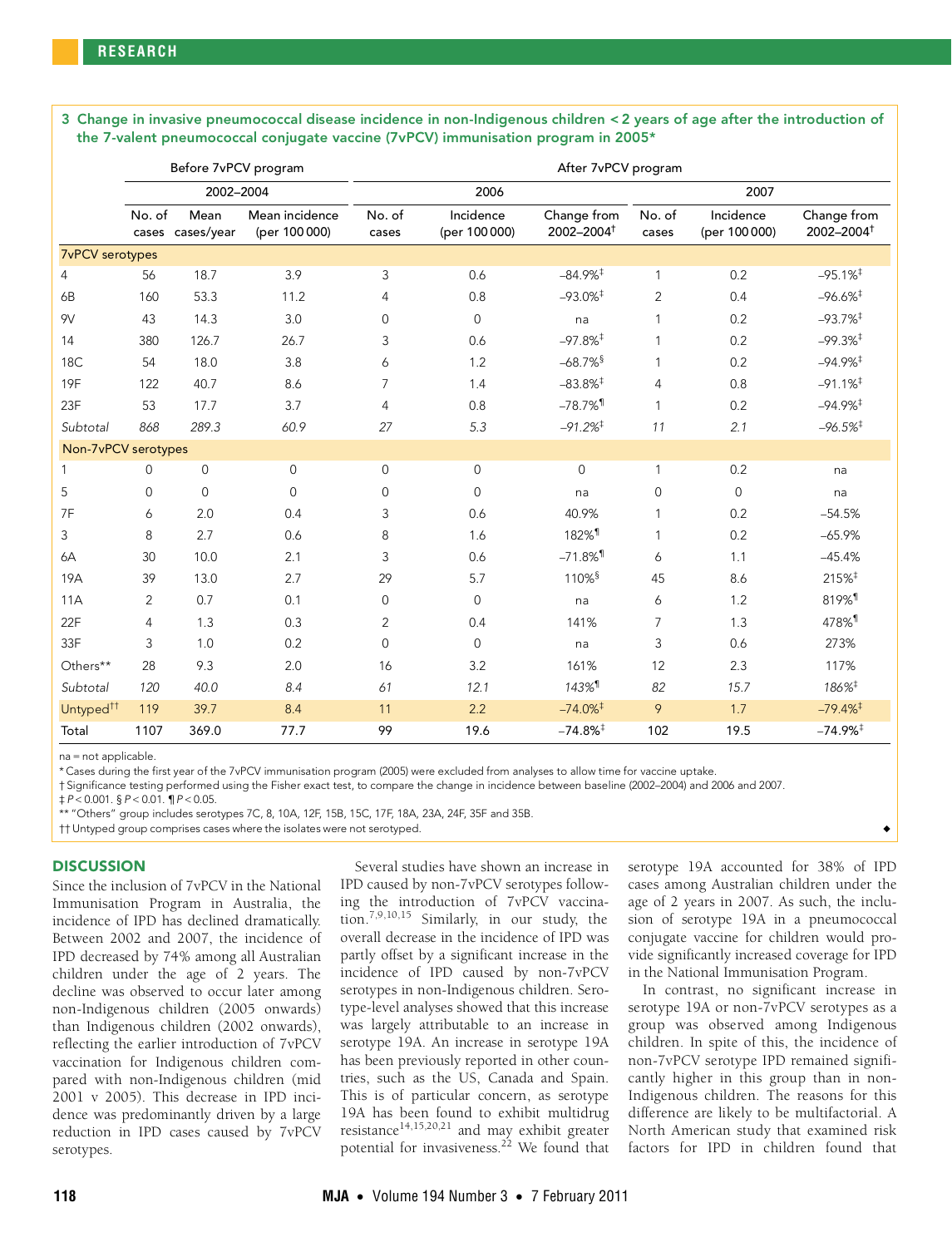

<sup>7</sup>vPCV = 7-valent pneumococcal conjugate vaccine.

Line graph shows the cumulative proportion of IPD cases caused by 7vPCV and selected non-7vPCV serotypes (including serotypes 1, 5 and 7F, which are covered by both 10vPCV and 13vPCV; and serotypes 3, 6A and 19A, which are covered by 13vPCV only). Bars depict number of IPD cases caused by each serotype. \* Includes children of unknown Indigenous status.

† "Others" group includes serotypes 7C, 8, 10A, 12F, 15B, 15C, 17F, 18A, 23A, 24F, 35F and 35B.

‡ Untyped group comprises cases where the isolates were not serotyped. ◆

ethnicity was not an independent risk factor when other factors such as underlying diseases and lack of breastfeeding were taken into account.<sup>23</sup> This suggests that differences between Indigenous and non-Indigenous children may be a result of differential rates of independent risk factors. It is also important to note that the smaller population of Indigenous children in our study and smaller absolute number of cases among them render the data more susceptible to random fluctuations and may have reduced statistical power to detect trends. Nonetheless, the use of a conjugate vaccine with a broader range of serotypes, together with efforts to reduce modifiable risk factors, may be particularly beneficial for Indigenous children.

While some studies have suggested that the increase in serotype 19A may be a result of serotype replacement after the introduction of  $7vPCV$  $7vPCV$ <sup>7,10</sup> a study in South Korea reported that serotype 19A increased even before the introduction of 7vPCV, and showed that the expansion of a multidrugresistant clone (ST320) was responsible for the increase. $24$  Others have suggested that the emergence of serotype 19A in various populations is likely due to multiple factors, including the baseline prevalences of 19A and particular virulent clones, antibiotic use patterns, and frequency of pneumococcal transmission.[25](#page-4-23)[,26](#page-4-24)

The incidence of several other serotypes also showed an apparent change in non-Indigenous children after the introduction of 7vPCV vaccination. A decrease in IPD incidence caused by serotype 6A that was observed in 2006 compared with the prevaccination period may be a result of limited cross-protection afforded by serotype 6B in 7vPCV, as this has been shown to be cross-reactive with serotype  $6A<sub>1</sub><sup>27</sup>$  $6A<sub>1</sub><sup>27</sup>$  $6A<sub>1</sub><sup>27</sup>$ However, this decrease was not sustained in 2007. The extent of cross-protection for serotype 6A provided by a three-dose schedule, as used in Australia (3+0), is not well studied, and identifying the contribution of the recently identified serotype 6C to these data would also be important. Serotypes 11A and 22F showed an apparent significant increase in 2007; however, owing to the small number of cases  $(< 10)$ , and taking into account the multiple comparisons performed in this study, we are cautious about interpreting these results. Interestingly, no significant change in the incidence of IPD caused by serotypes 1 and 5, known to be responsible for epidemic outbreaks of  $IPD<sub>1</sub><sup>28</sup>$  was observed. In fact, there was a single case of serotype 1 IPD and no cases of serotype 5 IPD reported during the study period. Overall, these results highlight the importance of monitoring future trends at the serotype level.



A limitation of our study is the lack of data on the vaccination status of children with IPD, which means no observations on vaccine failure can be made. Another caveat is the lack of information on independent risk factors for IPD. Inclusion of such information would provide a clearer indication of the differences, if any, between Indigenous and non-Indigenous children. Nonetheless, such factors are unlikely to have changed drastically over the relatively short study period, and the trends observed within each group should remain valid.

While there is evidence of the emergence of non-7vPCV serotypes, particularly 19A, the effect of 7vPCV in reducing IPD incidence among both Indigenous and non-Indigenous children in Australia remains significant. The addition of serotype 19A to conjugate vaccines that cover a wider range of serotypes would further improve the impact of the immunisation program in reducing the incidence of IPD.

# ACKNOWLEDGEMENTS

We gratefully acknowledge the Communicable Diseases Network Australia for providing the NNDSS data used in this study, the Office of Health Protection of the Australian Government Department of Health and Ageing, the Pneumococcal Working Party of the Communicable Diseases Network Australia, the Enhanced Invasive Pneumococcal Disease Surveillance Working Group and the individual state and territory laboratories for their support of laboratory surveillance of IPD and collection of data.

#### COMPETING INTERESTS

Scott Williams and Michael Lee are employees of Pfizer Australia, hold shares in Pfizer and are former employees of Wyeth Australia. Wyeth is the spon